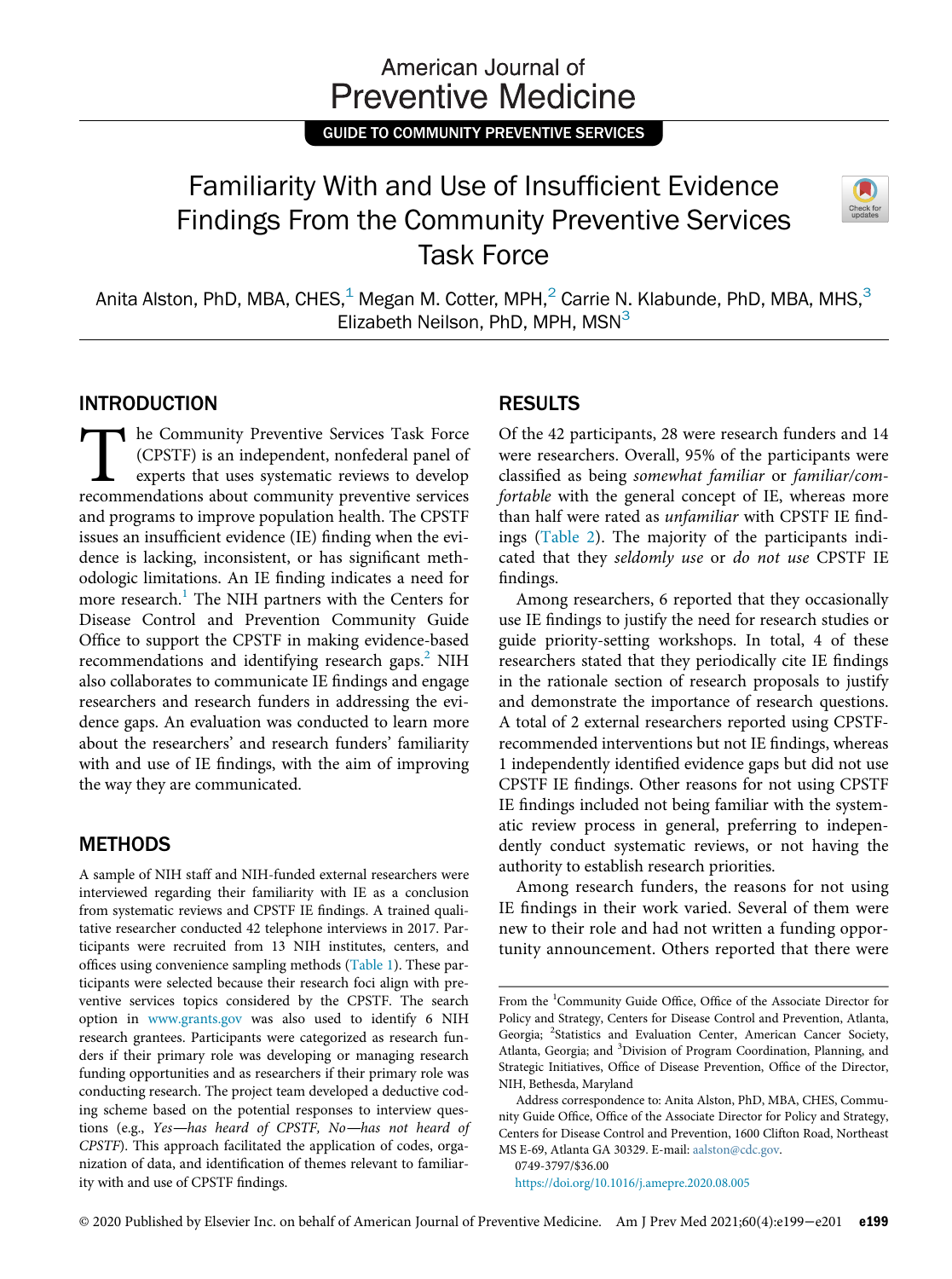<span id="page-1-1"></span><span id="page-1-0"></span>Table 1. The 13 NIH Institutes, Centers, and Offices With Participants (N= 36) in the Community Preventive Services Task Force Insufficient Evidence Findings Evaluation Project, 2017

| NIH institutes, centers, |                |                |
|--------------------------|----------------|----------------|
| and offices              | Funders, n     | Researchers, n |
| <b>NCI</b>               | $\mathbf{1}$   | $\mathbf{1}$   |
| <b>NHLBI</b>             | 4              | $\mathfrak{D}$ |
| <b>NHGRI</b>             | $\mathbf{1}$   | $\mathbf{1}$   |
| <b>NICHD</b>             | 1              | $\mathcal{P}$  |
| <b>NIDCR</b>             | 1              | $\Omega$       |
| <b>NIDDK</b>             | 5              | ∩              |
| <b>NIMH</b>              | $\overline{2}$ | $\Omega$       |
| <b>NINDS</b>             | 1              | $\Omega$       |
| <b>NIA</b>               | 2              | $\Omega$       |
| <b>NIDA</b>              | 6              | ∩              |
| <b>OBSSR</b>             | 3              | $\Omega$       |
| <b>ODS</b>               | $\Omega$       | $\overline{2}$ |
| <b>ODP</b>               | $\mathbf{1}$   | $\Omega$       |
| Total                    | 28             | 8              |

Note: Researchers conduct research projects and contribute to the body of evidence through studies and evaluations of interventions. Funders help organizations, institutions, and agencies make important decisions about the allocation of resources used to conduct research.

NCI, National Cancer Institute; NHGRI, National Human Genome Research Institute; NHLBI, National Heart, Lung, and Blood Institute; NIA, National Institute on Aging; NICHD, National Institute of Child Health and Human Development; NIDA, National Institute on Drug Abuse; NIDCR, National Institute of Dental and Craniofacial Research; NIDDK, National Institute of Diabetes and Digestive and Kidney Diseases; NIMH, National Institute of Mental Health; NINDS, National Institute of Neurological Disorders and Stroke; OBSSR, Office of Behavioral and Social Sciences Research; ODP, Office of Disease Prevention; ODS, Office of Dietary Supplements.

no CPSTF findings relevant to their current work. Among those rated as low users of IE findings, 2 reported an occasional use of IE findings to develop funding opportunity announcements and described IE findings as useful for justifying the need to address the topics without an evidence base. Another one reported using CPSTF IE findings as the justification for holding an expert workshop to discuss the evidence gaps in the field.

#### **DISCUSSION**

This evaluation assessed familiarity with and use of IE and CPSTF IE findings among NIH staff and external researchers. Most participants reported being at least somewhat familiar with the IE concept and had heard of the Community Guide and the CPSTF; only about half were familiar with the CPSTF IE findings, and fewer understood that they are meant to serve as a call to action for researchers.

Table 2. Participants' Familiarity With the Concept of IE, Familiarity With CPSTF IE Findings, and The Use of CPSTF IE Findings, 2017

| <b>Variable</b>                                | <b>Research</b><br>funders<br>$(n = 28)$ , n $(\%)$ | <b>Researchers</b><br>$(n = 14)$ , n $(\%)$ |
|------------------------------------------------|-----------------------------------------------------|---------------------------------------------|
| Familiarity with the concept<br>of IE          |                                                     |                                             |
| Unfamiliar with the<br>concept of IE           | 1(4)                                                | 1(7)                                        |
| Somewhat familiar with<br>the concept of IE    | 11 (39)                                             | 5(36)                                       |
| Familiar/Comfortable with<br>the concept of IE | 16(57)                                              | 8(57)                                       |
| <b>Familiarity with CPSTF IE</b><br>findings   |                                                     |                                             |
| Unfamiliar with CPSTF IE                       | 14 (50)                                             | 8(57)                                       |
| Somewhat familiar with<br><b>CPSTF IE</b>      | 5(18)                                               | 2(14)                                       |
| Familiar/Comfortable with<br><b>CPSTF IE</b>   | 9(32)                                               | 4(29)                                       |
| Use of CPSTF IE findings                       |                                                     |                                             |
| Do not use IE findings                         | 21 (75)                                             | 8(57)                                       |
| Seldomly use IE findings                       | 5(18)                                               | 0(0)                                        |
| Occasionally use IE<br>findings                | 2(7)                                                | 6(43)                                       |
| Frequently use IE findings                     | 0(0)                                                | 0(0)                                        |

Note: Numbers represent the total number of people for each category of familiarity with the concept of IE, CPSTF IE findings, and the use of IE findings.

CPSTF, Community Preventive Services Task Force; IE, insufficient evidence.

#### Limitations

This evaluation used convenience sampling methods for participant recruitment and a small number of non-NIH participants.

#### **CONCLUSIONS**

Results of this evaluation point to the need for new strategies by the Centers for Disease Control and Prevention and NIH to increase familiarity with and use of CPSTF IE findings. NIH's role is particularly relevant because of its research focus<sup>[3](#page-2-2)</sup> and sponsorship of many of the stud-ies included in CPSTF systematic reviews.<sup>[4](#page-2-3)</sup> Raising awareness of how researchers and research funders can use CPSTF IE findings to drive research questions could help fill the important evidence gaps.

#### ACKNOWLEDGMENTS

The findings and conclusions in this report are those of the authors and do not necessarily represent the official position of the Centers for Disease Control and Prevention, NIH, or the American Cancer Society.